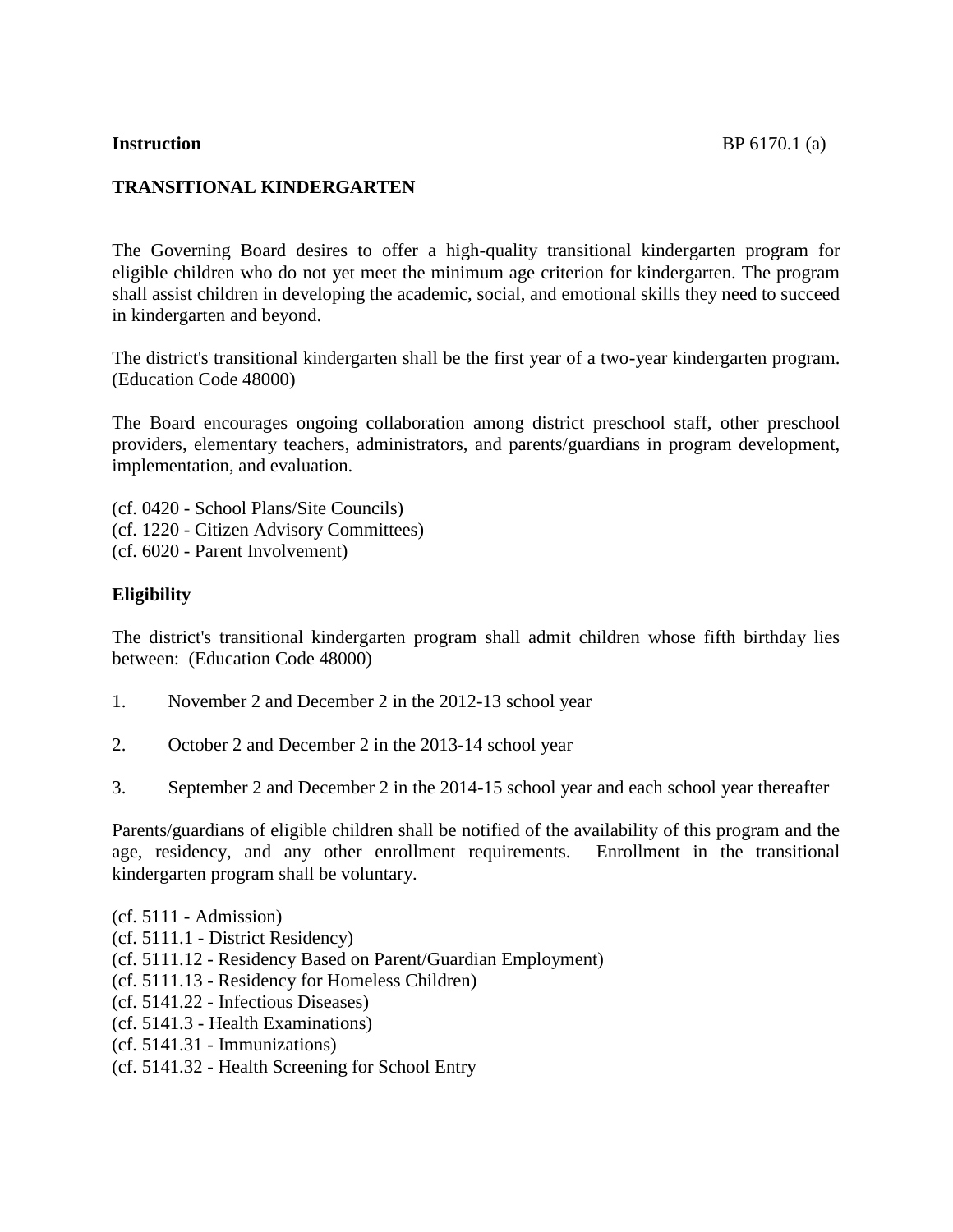## **TRANSITIONAL KINDERGARTEN** (continued)

#### **Curriculum and Instruction**

The district's transitional kindergarten program shall be based on a modified kindergarten curriculum that is age and developmentally appropriate. (Education Code 48000)

(cf. 6141 - Curriculum Development and Evaluation) (cf. 6161.1 - Selection and Evaluation of Instructional Materials)

Upon recommendation by the Superintendent or designee, the Board shall approve academic standards for transitional kindergarten that bridge preschool learning foundations and kindergarten standards. Such standards shall be designed to facilitate students' development in essential skills which may include, as appropriate, language and literacy, mathematics, physical development, the arts, science, social sciences, English language development, and socialemotional development.

(cf. 5148.3 - Preschool/Early Childhood Education) (cf. 6011 - Academic Standards) (cf. 6174 - Education for English Language Learners)

The number of instructional minutes offered in transitional kindergarten shall be the same as that required for the district's kindergarten program.

(cf. 6111 - School Calendar) (cf. 6112 - School Day)

Transitional kindergarten students may be placed in the same classrooms as kindergarten students when necessary, provided that the instructional program is differentiated to meet student needs.

#### **Staffing**

Teachers assigned to teach in transitional kindergarten classes shall possess a teaching credential or permit that authorizes instruction at the kindergarten grade level.

(cf. 4112.2 - Certification)

The Superintendent or designee may provide professional development as needed to ensure that transitional kindergarten teachers are knowledgeable about district standards and effective instructional methods for teaching young children.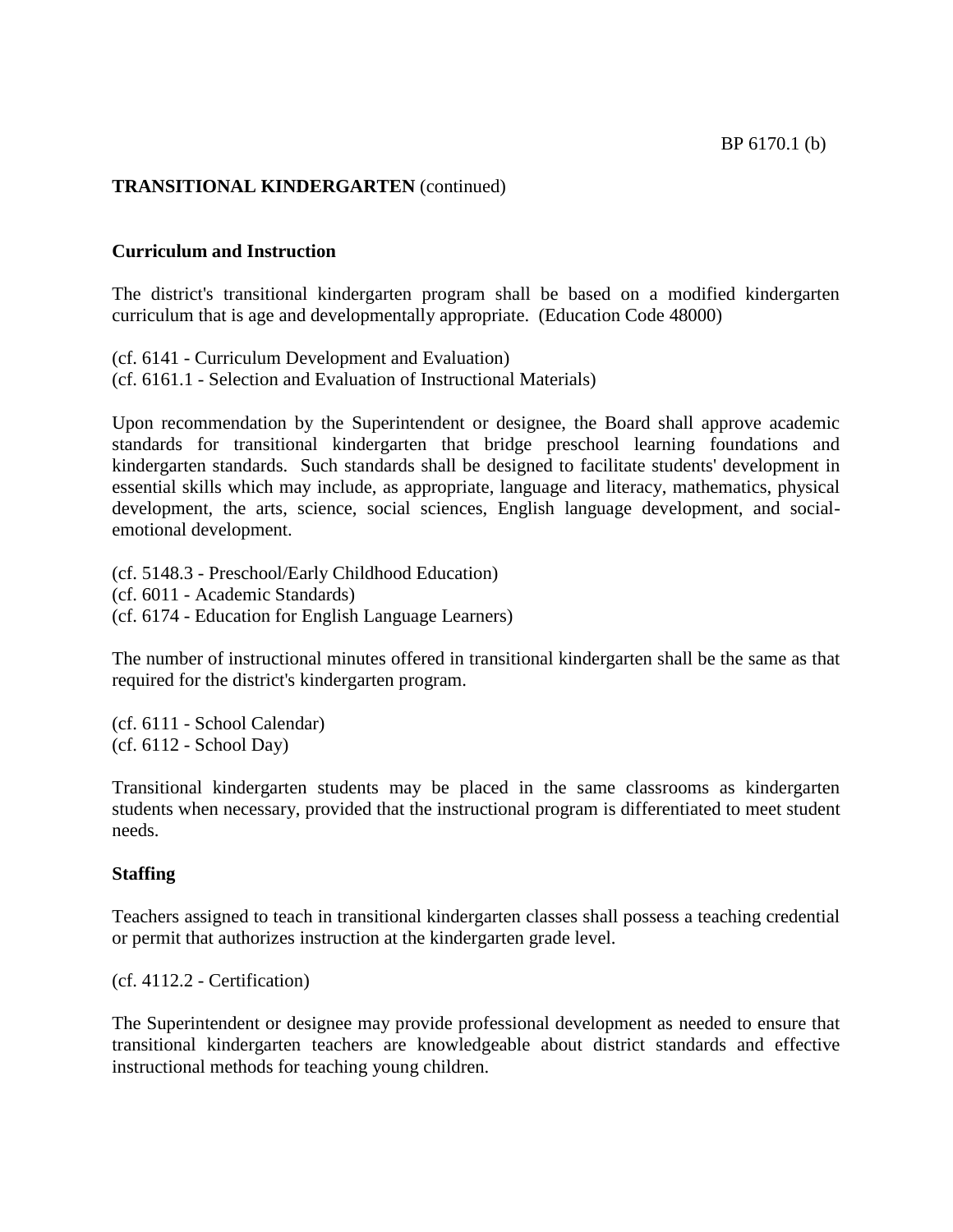## **TRANSITIONAL KINDERGARTEN** (continued)

(cf. 4131 - Staff Development)

#### **Continuation to Kindergarten**

Students who complete the transitional kindergarten program shall be eligible to continue in kindergarten the following school year. Parents/guardians of such students shall not be required to submit a signed parental permission form for kindergarten attendance.

A student shall not attend more than two years in a combination of transitional kindergarten and kindergarten. (Education Code 46300)

(cf. 5123 - Promotion/Acceleration/Retention)

#### **Program Evaluation**

The Superintendent or designee shall develop or identify appropriate assessments of transitional kindergarten students' development and progress. He/she shall monitor and regularly report to the Board regarding program implementation and the progress of students in meeting related academic standards.

(cf. 0500 - Accountability) (cf. 6162.5 - Student Assessment)

Legal Reference: EDUCATION CODE 8973 Extended-day kindergarten 44258.9 Assignment monitoring by county office of education 46111 Kindergarten, hours of attendance 46114-46119 Minimum school day, kindergarten 46300 Computation of average daily attendance, inclusion of kindergarten and transitional kindergarten 48000 Minimum age of admission (kindergarten) 48002 Evidence of minimum age required to enter kindergarten or first grade 48200 Compulsory education, starting at age six 60605.8 Academic Content Standards Commission, development of Common Core Standards

Management Resources: CSBA PUBLICATIONS Transitional Kindergarten, Issue Brief, July 2011